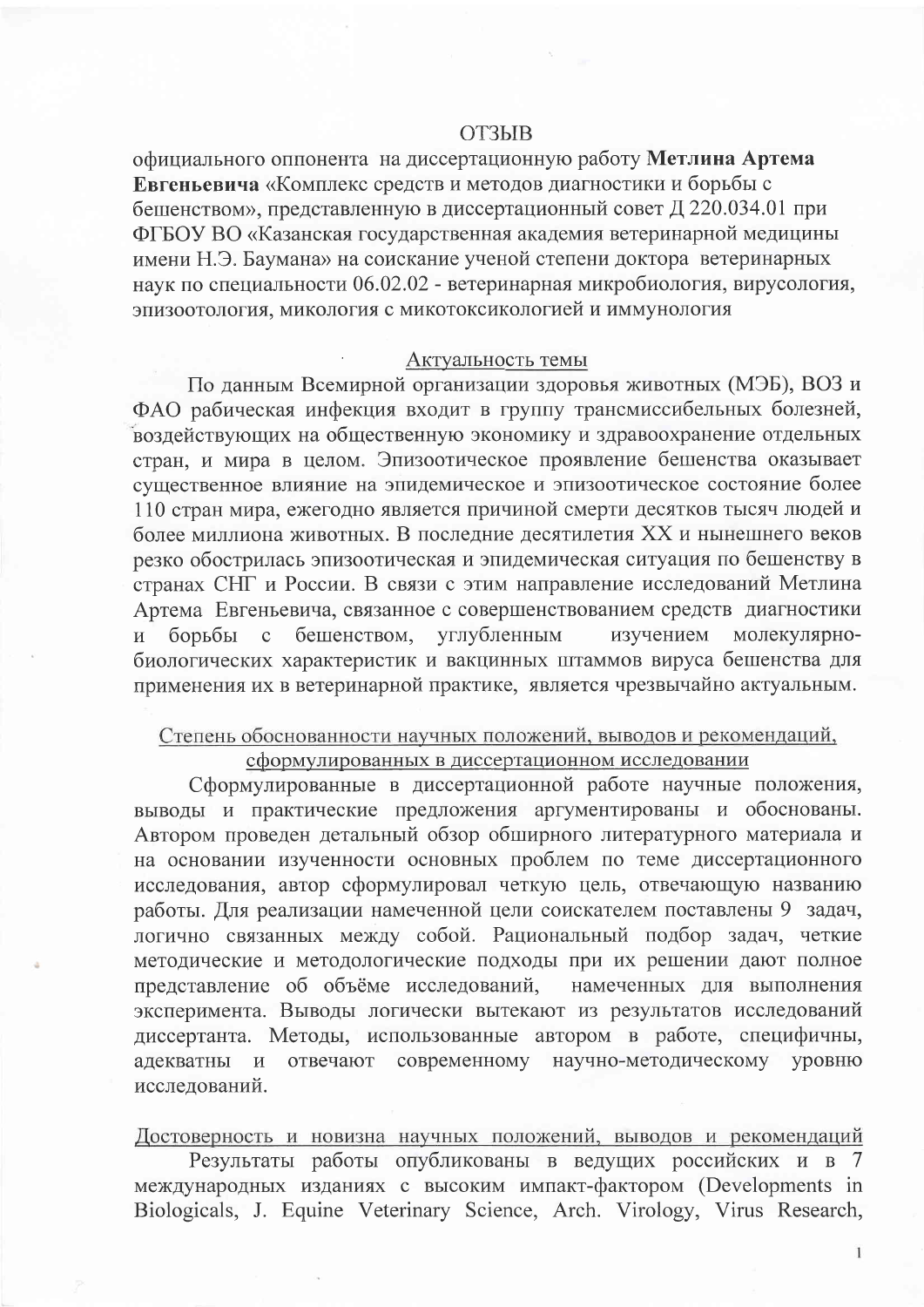Vaccines and Vaccination, Infect. Genet. Evol., PLoS Negl. Trop. Dis.), что является подтверждением высокой научной ценности и достоверности результатов исследований, полученных в ходе подготовки диссертационной работы. По материалам работы представлены доклады на заседаниях ученого совета ФГБУ «ВНИИЗЖ», а также российских, международных научнопрактических конференциях, семинарах и совещаниях.

Тщательно продуманный методологический подход в диссертационной работе позволил диссертанту не только выполнить намеченные позиции с конкретными результатами, но и выделить важнейшие элементы новизны, которые заключаются в следующем.

На основании существующих, адаптированных, усовершенствованных разработанных диссертантом диагностических реакций предложен  $\overline{M}$ комплекс методов лабораторной диагностики бешенства и расширенная схема их применения, на основе 10 лабораторных методов, позволяющих проводить выявление антигена, генома, и выделение живого вируса. Методы разделены на 3 уровня в зависимости от показаний по их применению, условий, которые должны быть соблюдены при принятии решения о постановке диагноза, и позволяют исследовать патологический материал любого качества и способа его консервации. Впервые разработана и внедрена на территории РФ с 2010г. система межлабораторных сличительных испытаний бешенства,  $\Pi$ <sup>O</sup> диагностике позволяющая подтверждать компетентность проверяемых лабораторий, выявлять ошибки специалистов и впоследствии проводить корректирующие мероприятия.

Разработана и внедрена на территории России программа активного мониторинга бешенства, и только в период с 2011 по 2013 г. количество регионов РФ, участвующих в мониторинге, возросло с 22 до 55, что позволило уточнить эпизоотологическую ситуацию по бешенству в РФ, выявить большее число случаев заболевания, своевременно провести антирабические ветеринарные мероприятия.

Предложена схема применения лабораторных методов, позволяющих проводить оценку эффективности применения антирабической вакцинации.

Изучены молекулярно-биологические и антигенные характеристики полевых изолятов вируса бешенства, а также молекулярная эпизоотология бешенства на территории РФ, Камбоджи, Лаоса, Вьетнама, Мьянмы, Таиланда и Китая. Установлена связь филогенетической группировки вирусов, входящих в сублинию 2-й филогруппы «SEA1» с их уникальными биологическими характеристиками, такими как ускоренная гибель зараженных лабораторных животных и необычное клиническое проявление заболевания.

Изучены молекулярно-биологические и антигенные характеристики вакцинных штаммов вируса бешенства, используемых в России и  $3a$ рубежом, установлены их филогенетические связи.

Все полученные последовательности генома изолятов и вакцинных штаммов вируса бешенства депонированы в международной базе данных GeneBank.

 $\overline{2}$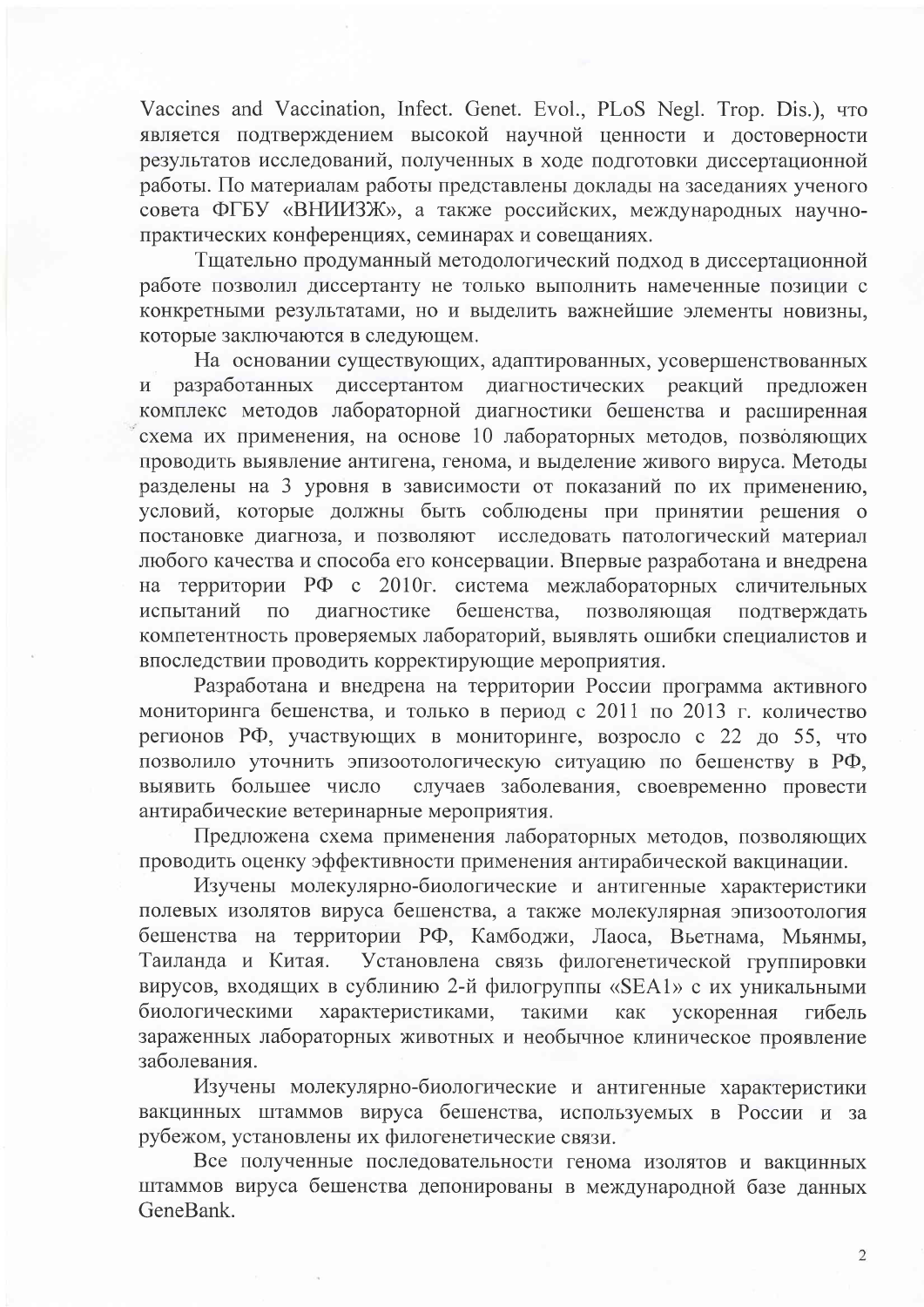# Ценность для науки и практики проведенной соискателем работы

Практическая значимость выполненной работы заключается в том, что научные выводы и методические рекомендации можно использовать в практике ветеринарных лабораторий, оценке их деятельности, при разработке перспективных программ и планов по профилактике и борьбе с эффективности специфической бешенством, мониторинга и оценке профилактики заболевания. Внедрена система активного мониторинга бешенства на территории России с применением разработанного комплекса методов лабораторной диагностики бешенства, позволившая уточнить эпизоотологическую ситуацию по бешенству в ряде регионов РФ. Разработана схема оценки эффективности антирабической иммунизации диких и домашних видов животных в зависимости от вида и качества поступающего для проведения исследований биологического материала.

На основе полученных результатов адаптированы, разработаны и внедрены в лабораторную практику современные методы лабораторной диагностики бешенства, обобщенные в 9 Методических указаниях и рекомендациях.

МОНИТОРИНГ применением разработанных методов проведен  $\mathcal{C}$ эффективности антирабической вакцинации различных видов животных на территории РФ, иммунизированных инактивированными антирабическими вакцинами.

Впервые разработана, внедрена на территории РФ программа межлабораторных сличительных испытаний по диагностике бешенства, позволившая установить реальный уровень подготовки специалистов ряда ветеринарных лабораторий, реализовать региональных  $\mathbf{a}$ также корректирующие мероприятия по снижению количества диагностических ошибок.

молекулярно-биологические Впервые изучены  $\,$  M антигенные характеристики полевых изолятов вируса бешенства, циркулирующих на территории ряда регионов России, а также вакцинных штаммов вируса бешенства, используемых в России и за рубежом, их филогенетические связи. Установлены филогенетические связи изолятов вируса бешенства, циркулирующих на территории стран Юго-Восточной Азии, имеющих с РФ активные туристические и торговые связи.

Разработаны представлены утверждению методические  $\overline{M}$  $\mathbf K$ рекомендации по борьбе с бешенством, разработан и утвержден «Комплекс совместных действий государств - участников СНГ по профилактике и борьбе с бешенством на период до 2025 г.».

Успешно реализованы программы международного сотрудничества в области борьбы и профилактики бешенства между Россией и рядом<br>зарубежных стран (Финляндия, ЕС, Эфиопия). В результате проделанной работы сохранено благополучие по бешенству Финляндии и Республики Карелия, полностью искоренено бешенство на территории Калининградской области, на основе роллерного культивирования внедрена технология производства инактивированной антирабической вакцины в Эфиопии,

3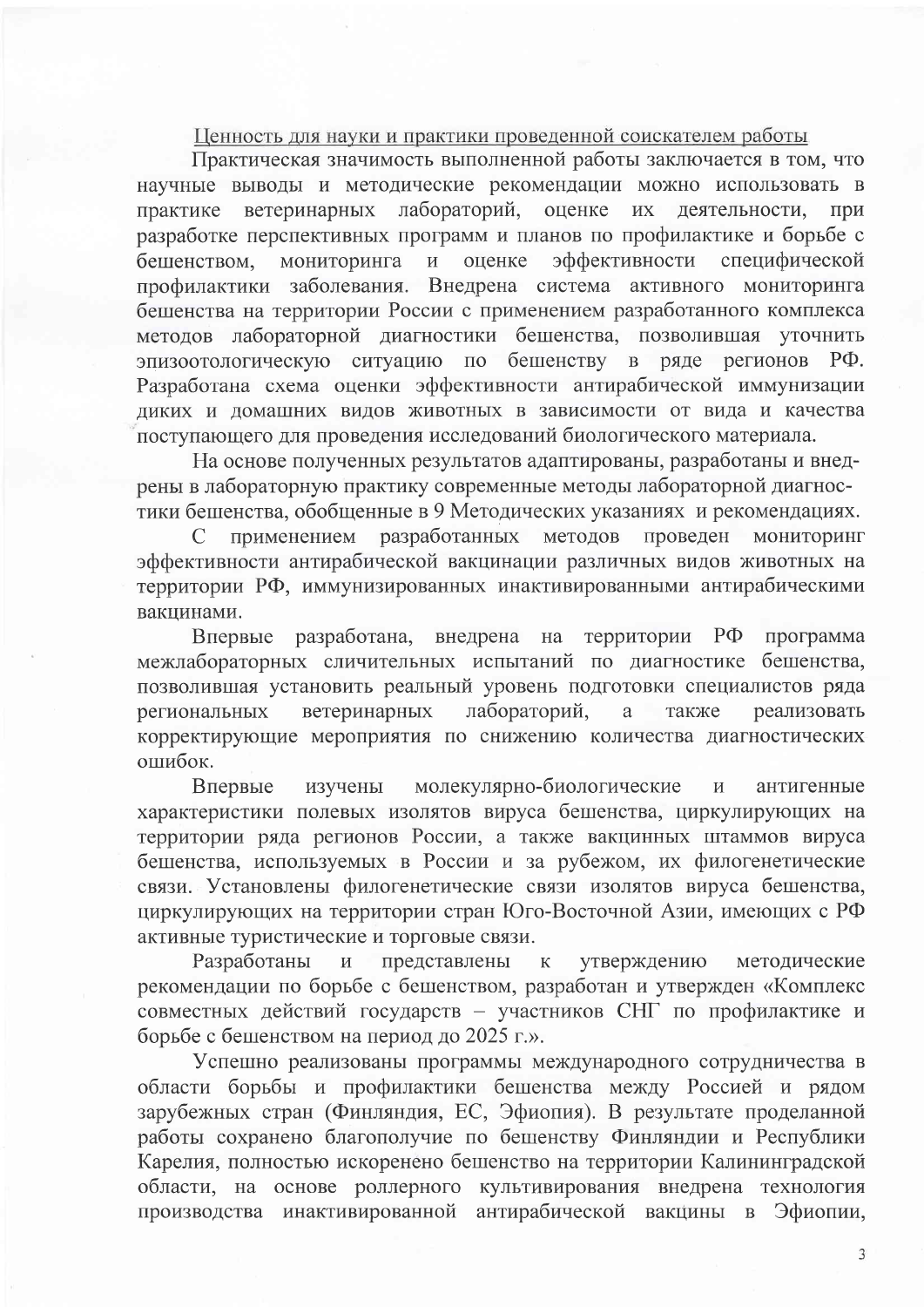проведены ее предварительные испытания.

### Соответствие диссертационной работы и автореферата критериям «Положения о порядке присуждения ученых степеней»

написана автором самостоятельно, обладает внутренним Работа единством и логикой, содержит новые научные и практические данные, имеющие важное значение для ветеринарной медицины. При выполнении экспериментов использованы современные методы (вирусологический, молекулярно-биологический, серологический, гистологический, иммуногистохимический, а также филогенетический и эволюционный анализы, различные способы культивирования культур клеток и вирусов). Выравнивание и обработку нуклеотидных последовательностей проводили с использованием онлайн сервиса ClustalOmega и пакетов программ Jalview 2.8., BioEdit 7.0.5.3 и GeneDoc 2.6.002. Филогенетический и эволюционный анализы проводили с использованием пакетов программ MEGA 6.0 имеет теоретический и практический Диссертационное исследование характер. Автореферат написан по традиционной схеме, и в достаточном объеме отражает основное содержание диссертационной работы.

# Личный вклад соискателя в разработку научной проблемы

В ходе выполнения научно-исследовательских работ по теме диссертации проведен вирусологических, автором самостоятельно комплекс гистологических, молекулярно-биологических серологических,  $\overline{\mathbf{M}}$ филогенетических исследований, полевые исследования по применению антирабических биопрепаратов, анализ российской и зарубежной научной литературы и нормативной документации. Автор лично принимал участие в сотрудничеству международных программ  $\overline{B}$ области работе  $\Pi\textnormal{O}$ профилактики бешенства, начиная с этапов их планирования и заканчивая Опубликованные подведением итогов. работы свидетельствуют  $\Omega$ существенном личном вкладе диссертанта в решение поставленных задач. Объем полученных исследований свидетельствует о трудоспособности и профессиональной подготовленности соискателя.

## Оценка содержания диссертационной работы, её завершенности

Диссертационное исследование изложено на 445 страницах и содержит следующие разделы: введение, обзор литературы, собственные исследования, обсуждение, заключение. Список литературы включает 481 источник, в том числе 134 опубликованных в отечественных и 347 - в зарубежных научных изданиях. Диссертационная работа иллюстрирована 59 таблицами, 77 рисунками и дополнена 25 приложениями.

Материалы работы опубликованы в 65 научных статьях, в том числе 16 - в изданиях, рекомендованных ВАК Министерства образования и науки РФ, и в 9 изданиях, включенных в международные базы данных научного цитирования (Scopus, PubMed). По материалам диссертационной работы подготовлены и утверждены 13 методических рекомендаций и указаний;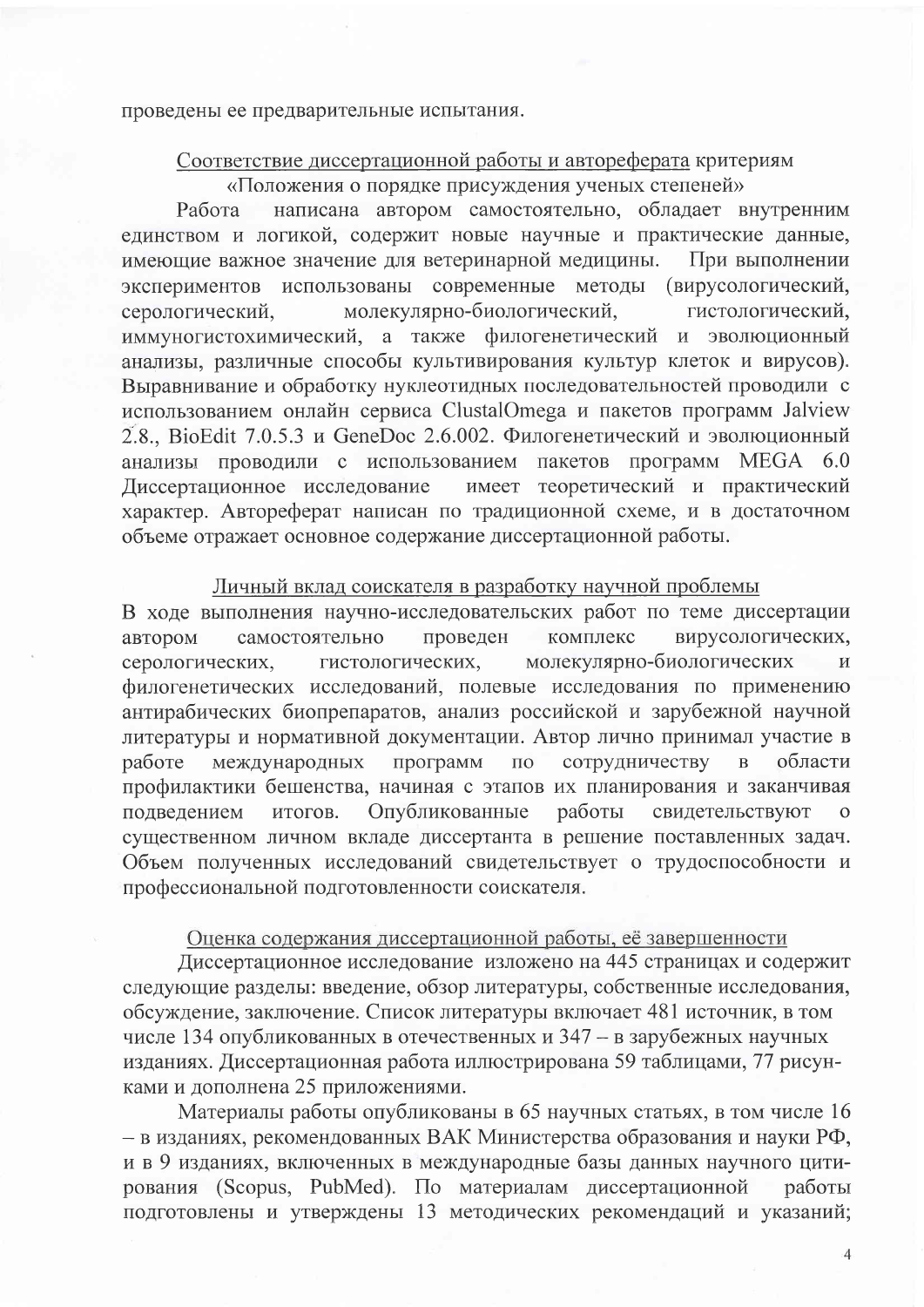комплекс мер по профилактике бешенства в России и государствах участниках СНГ; получено 2 патента РФ.

Диссертационная работа написана по традиционной схеме. Раздел «Введение» отражает общую направленность работы, определяя объём, структуру и её значимость. В этом разделе автор на основе анализа литературы убедительно обосновывают актуальность темы, формулирует цель и задачи исследования, подчеркивает научную новизну, практическую и теоретическую значимость работы, отражает методологию и методы исследования, степень достоверности, указывает элементы апробации работы, количество и значимость публикаций, формулирует основные научные положения диссертационного исследования, выносимые на защиту.

«Обзор литературы» написана интересно  $\overline{M}$ доступно, Глава правильным литературным языком, содержит все элементы, необходимые для обоснования основных аспектов исследовательской работы. Диссертант анализирует отечественные и зарубежные работы, касающиеся следующих вопросов: общая характеристика заболевания; экономический ущерб от различных ситуация по бешенству регионах  $\overline{B}$ бешенства; мира; характеристика вируса бешенства; патогенез при бешенстве; клинические патологоанатомические методы лабораторной изменения; признаки; молекулярно-биологическая бешенства: антигенная  $\overline{\mathbf{M}}$ лиагностики характеристика вируса бешенства; методы борьбы с бешенством. В целом, обзор литературных источников свидетельствует об эрудиции автора, о проблеме, анализируемой умении знаниях  $\Pi$ <sup>O</sup> всесторонних систематизировать информацию  $\overline{\mathbf{M}}$ излагать ee  $\overline{B}$ логической последовательности.

В главе «Результаты собственных исследований» изложены основные аспекты методологического подхода к работе. Результаты собственных исследований структурированы в двух главах. В содержательных главах диссертационной работы соискатель описывает используемые материалы и Первоначальным этапом работы явилась разработка схемы методы. лабораторной диагностики бешенства, состоящей из трех уровней. Первый уровень включает методы лабораторной диагностики, которые позволяют поставить окончательный диагноз на бешенство: РИФ и выделение вируса в одной из биологических систем (лабораторные животные, культура клеток). Второй уровень включает методы, позволяющие исследовать большое количество проб при проведении мониторинга бешенства (ИФА, РАЛ), а также проводить подтверждение диагноза на бешенство в случаях, когда применение методов первого уровня не представляется возможным (ИФА, ПЦР, ПЦР-РВ). Методы лабораторной диагностики третьего уровня рассчитаны на исследование проб головного мозга, консервированных формалином. Применение таких методов в практике региональных лабораторий не предполагалось, диагностических HO сами методы разрабатывались в целях дифференциации бешенства и губкообразной энцефалопатии крупного рогатого скота.

5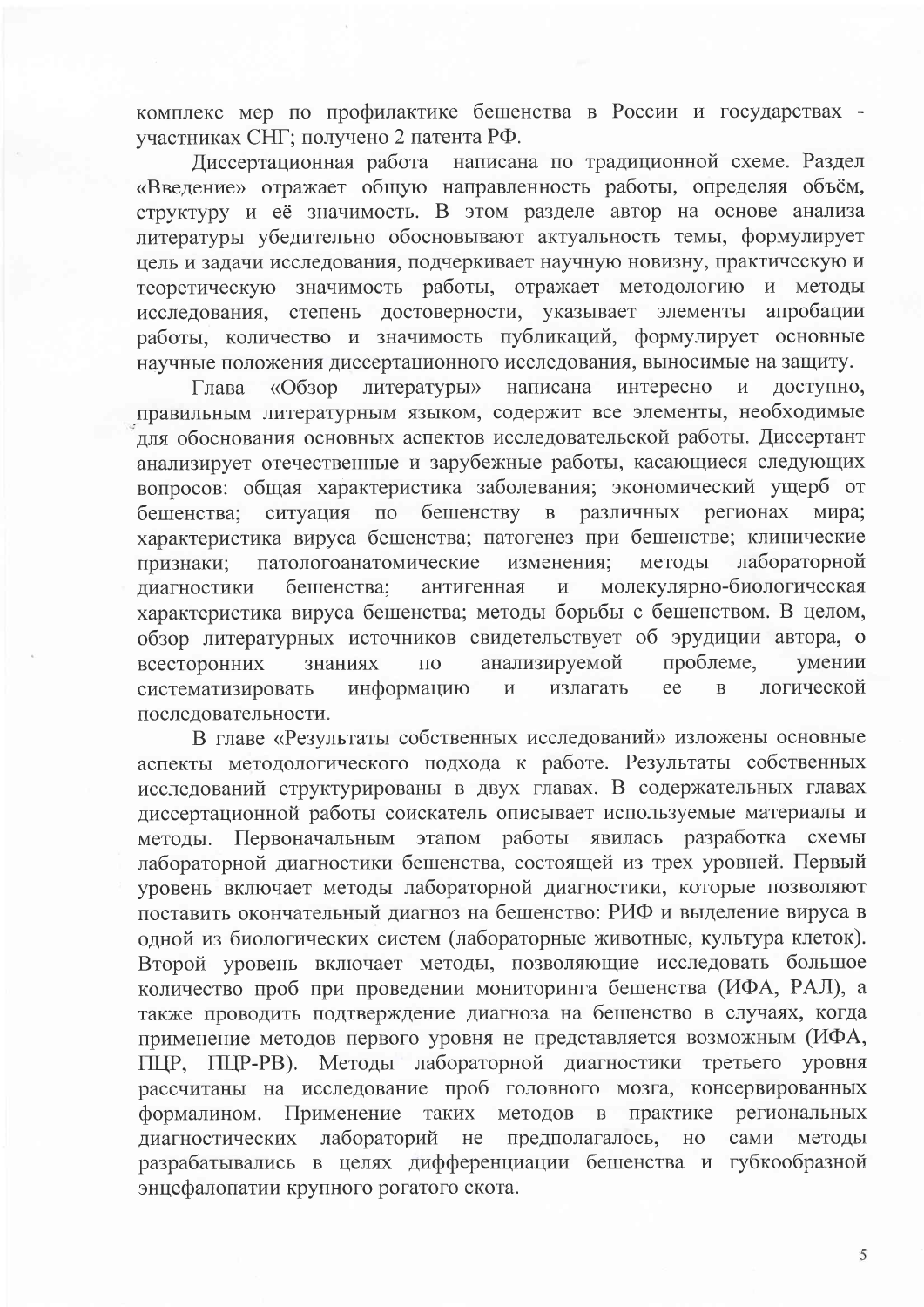В целях совершенствования средств диагностики и борьбы с бешенством, для применения их в ветеринарной практике, диссертантом обоснованы новые идеи и методические подходы к комплексному решению именно: эпизоотологического проблем диагностики.  $\mathbf{a}$ активного мониторинга и мониторинга эффективности специфической профилактики бешенства различных видов животных с применением инактивированных антирабических вакцин в России; разработки и внедрения на территории России системы межлабораторных сличительных испытаний по диагностике бешенства, которые позволяют глубже оценить ситуацию с бешенством в России и других регионах мира с позиций молекулярной эпизоотологии. Молекулярно-генетические характеристики изученных изолятов и штаммов вируса бешенства дополняют научные знания об их биологических свойствах.

работы является Логичным завершением заключение. которое представляет собой анализ полученных результатов, на основе сопоставления их с результатами других исследователей, что позволяет подтвердить положений обоснованность научных результатам  $\,$  M выводов.  $\prod$ O диссертационной работы Метлина Артема Евгеньевича сделано 14 выводов. Выволы вытекают результатов проведенных исследований. И3 характеризуются убедительностью.

Практические предложения логично вытекают сути работы, **ИЗ** представляются ценнейшими ДЛЯ теоретического  $\overline{\mathbf{M}}$ практического применения в ветеринарной медицине.

Используя результаты анализа законодательных баз ряда стран, требований международного законодательства по бешенству, результаты исследований по иммуногенности антирабических вакцин и эффективности антирабических мероприятий, диссертантом был разработан ряд документов рекомендательного характера, касающихся мероприятий по борьбе и профилактике бешенства: 1) в интересах Министерства сельского хозяйства Российской Федерации подготовлен проект «Методических рекомендаций по борьбе с бешенством»; 2) подготовлен и утвержден главами правительств государств - участников СНГ «Комплекс совместных действий государств участников СНГ по профилактике и борьбе с бешенством на период до 2025 являющийся программой согласованных действий государств  $\Gamma$ . $\gg$ . участников СНГ по борьбе с этим заболеванием.

Оценивая содержание диссертационного исследования Метлина А.Е., следует особо отметить высочайший уровень его оформления (текст, таблицы, рисунки) и прекрасный, лаконичный литературный научный язык, отсутствие грамматических ошибок.  $\Pi$ o диссертационной работе принципиальных возражений не возникло, хотелось бы А.Е.Метлина высказать некоторые пожелания диссертанту в его дальнейшей научной работе:

Установить распространенность уровень заболеваемости 1. среди животных, сельскохозяйственных, домашних и диких сезонность  $\overline{\mathbf{M}}$ периодичность проявления рабической инфекции и составить карты

6